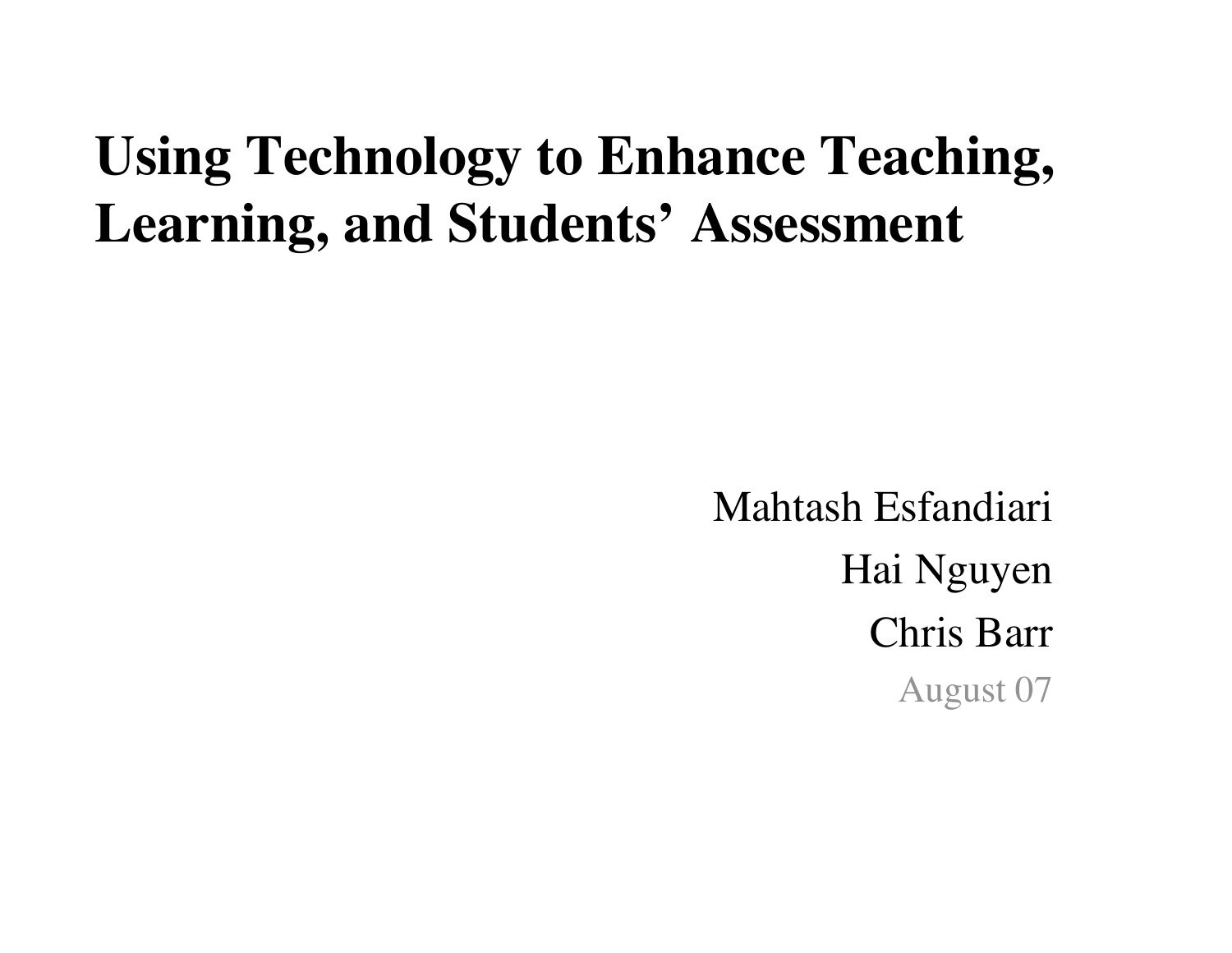# Formative Evaluations as a Means of Improving Learning and Teaching

- A continuous and ongoing process
- Pace student learning
- Enhance scaffolding
- Help students monitor their own progress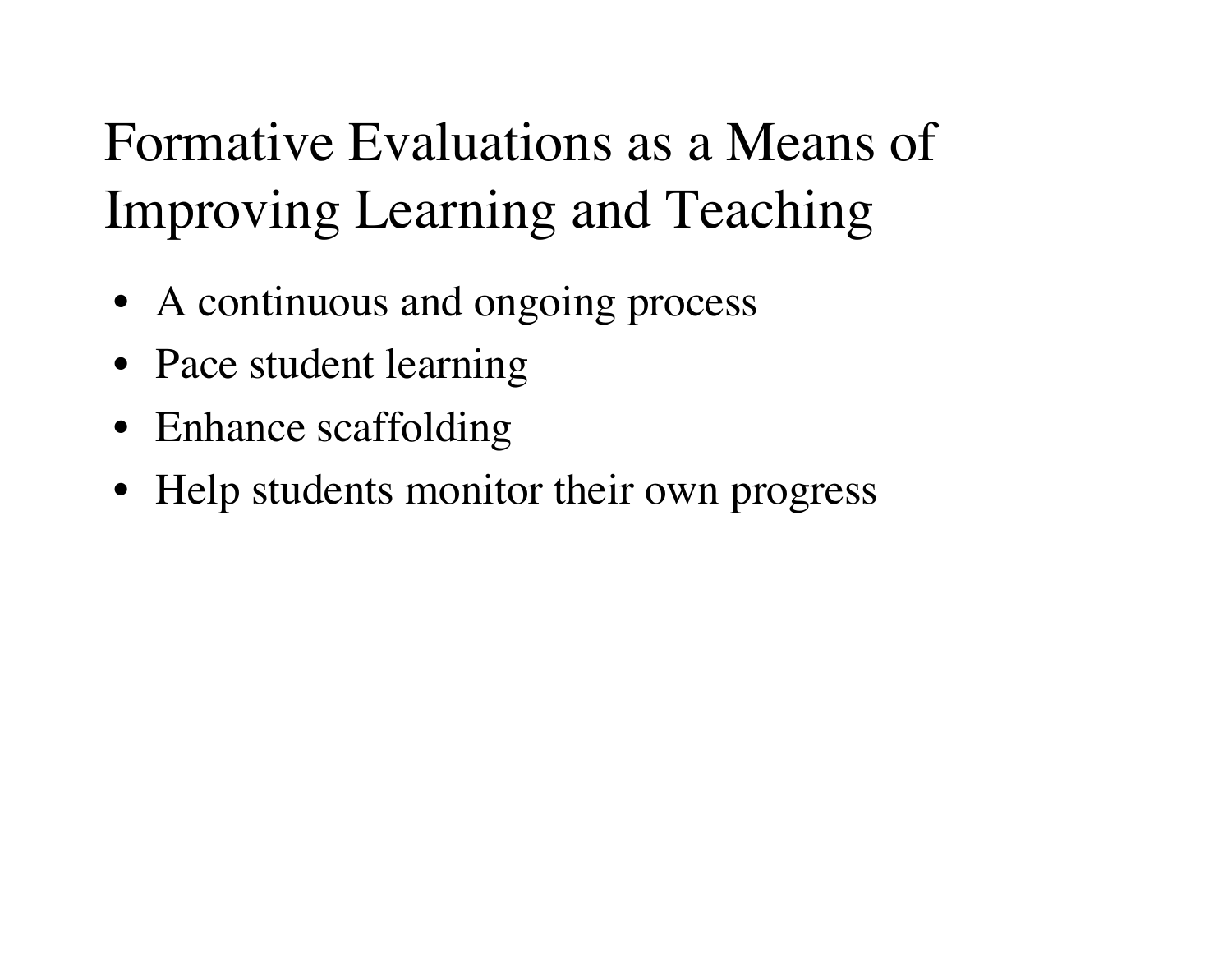## Introductory Statistics at UCLA: 1997 - 2004

- Three hours of lecture per week (with the Professor)
- One hour of section per week (with the T.A.)
- Homework, midterm and exam schedules are typical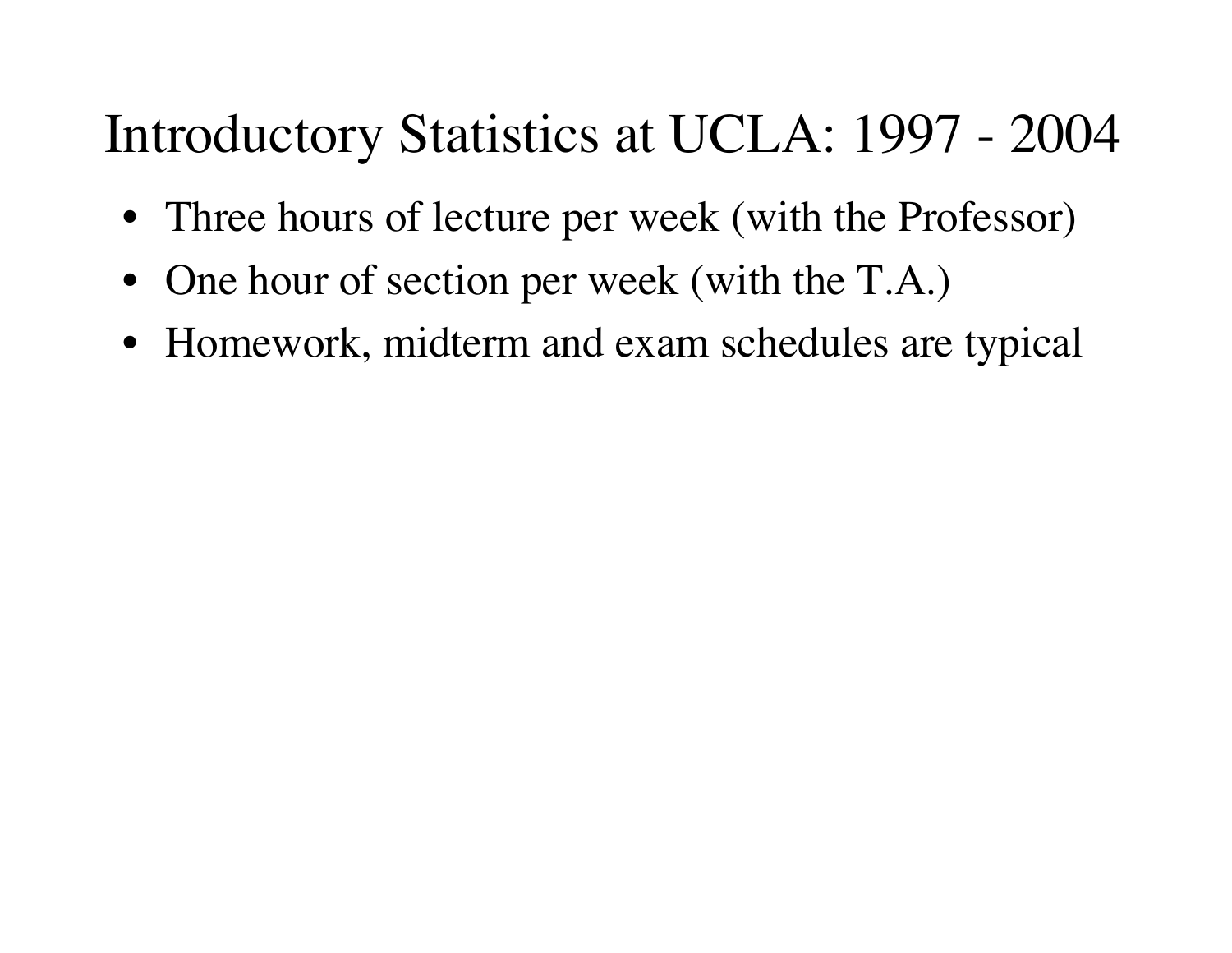# Moodle

- Open source course management system
- Piloted by the statistics department since 2004
- Adopted campus-wide in 2007
- Chosen from among 30 possible candidates
- Key features include
	- Password protection
	- Online discussion forums
	- A central venue for posting teaching materials, data, etc.
	- Timed quizzes which are automatically graded
	- A flexible question bank in which quiz materials can be developed, refined and stored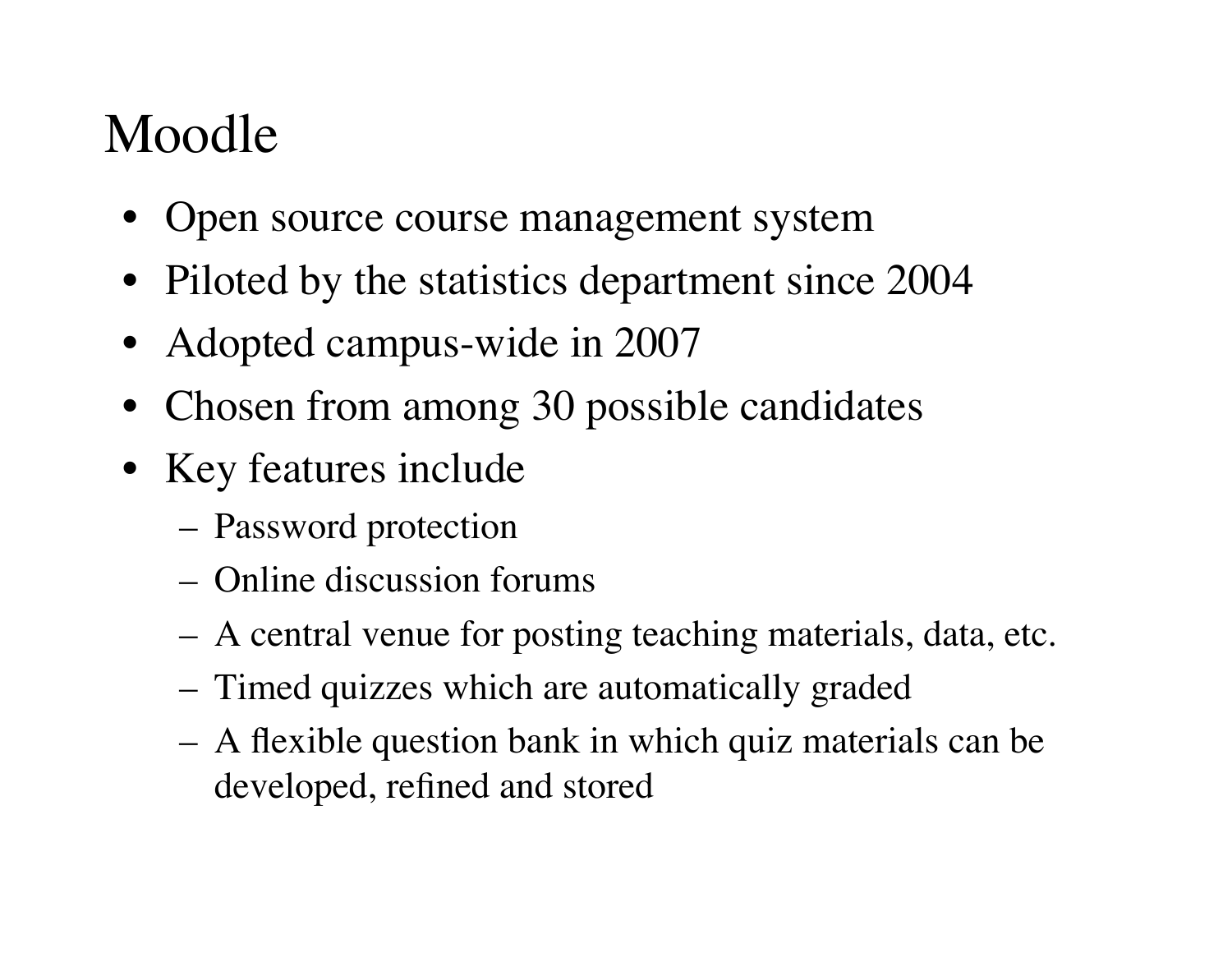# A Course Homepage

| $\mathfrak{D}$                                                                                                                             | Tn http://moodle.stat.ucla.edu/course/view.php?id=121                                                                                                                | $\overline{\phantom{a}}$ $\circ$ ( |  |  |
|--------------------------------------------------------------------------------------------------------------------------------------------|----------------------------------------------------------------------------------------------------------------------------------------------------------------------|------------------------------------|--|--|
| chrisbarr google google.news google.scholar asa.jobs registrar web.of.science florida.jobs australian.jobs or.jobs math.jobs industry.jobs |                                                                                                                                                                      |                                    |  |  |
| Gmail - Inbox                                                                                                                              | Th Course: Statistics 10, Lecture 3 In                                                                                                                               |                                    |  |  |
| Department of<br>Statistics<br>Collaborative Learning Portal                                                                               |                                                                                                                                                                      | You a                              |  |  |
| LearningPortal ▶ Stat10Lec3-07S                                                                                                            |                                                                                                                                                                      | 3 Switch role to                   |  |  |
| People                                                                                                                                     | <b>Weekly outline</b>                                                                                                                                                |                                    |  |  |
| <b>】Participants</b>                                                                                                                       | <b>J.</b> News forum<br>https://exam.guideLines                                                                                                                      |                                    |  |  |
| $\Box$<br><b>Activities</b><br><b>SE</b> Forums<br>Quizzes<br>Resources                                                                    | 1 April 7 April<br>Practice quiz<br>Syllabus Fall 2006<br>Week 1-3 supplemental handouts Spring 2007<br>Homework 1 due Thursday April 12th                           | $\Box$                             |  |  |
| <b>Search Forums</b><br>Go<br>Advanced search (?)                                                                                          | 8 April 14 April<br>Supplemental handouts for weeks 1-3<br>Quiz 1 Attempt 1 Spring 07<br>Quiz 1 Attempt 2 Spring 2007<br>Syllabus S 07                               | $\Box$                             |  |  |
| <b>Administration</b><br>■ Turn editing on<br><b>B</b> Settings                                                                            | 15 April 21 April<br>Quiz 2 attempt 1 Spring 07<br>$\sqrt{ }$ Quiz 2 attempt 2 Spring 07                                                                             | $\Box$                             |  |  |
| <b>g</b> <sup>@</sup> Assign roles<br><b>in</b> Groups<br>Backup<br>Restore<br>mport                                                       | 22 April 28 April<br>Review midterm Spring 07<br>Supplemental handouts weeks 4-7<br>$\sqrt{ }$ Quiz 3 attempt 1<br>$\sqrt{ }$ Quiz 3 Attempt 1 - open ended question | $\Box$                             |  |  |
| Reset<br>$\nu$ Reports<br><b>Pri</b> Questions<br><b>d</b> Scales<br>Files                                                                 | 29 April 5 May<br>Check your score for Quiz 3 Attempt 1<br>Quiz 3 Attempt 2<br>$\sqrt{ }$ Q3A2 essay question<br>Midterm review answers                              | $\Box$                             |  |  |
| <b>R</b> Grades<br>Unenrol me from<br>Stat10Lec3-07S<br>$\Box$<br><b>My courses</b>                                                        | 6 May 12 May<br>Midterm review answers F06<br>Rubric for Q1A1 free response<br>Rubric for Q1A2 free response<br>Week 6-7 handouts                                    | $\Box$                             |  |  |
| <b>De Statistics 10, Lecture 3</b><br><b>Introduction to Statistical</b><br>Reasoning<br>Statistics 110A, Lecture                          | 13 May 19 May<br>Midterm answers<br>◯ Quiz 4 Attempt 1<br>◯ Practice quiz on probabilityTh<br><b>Th</b> probability practice quiz apouver                            | $\Box$                             |  |  |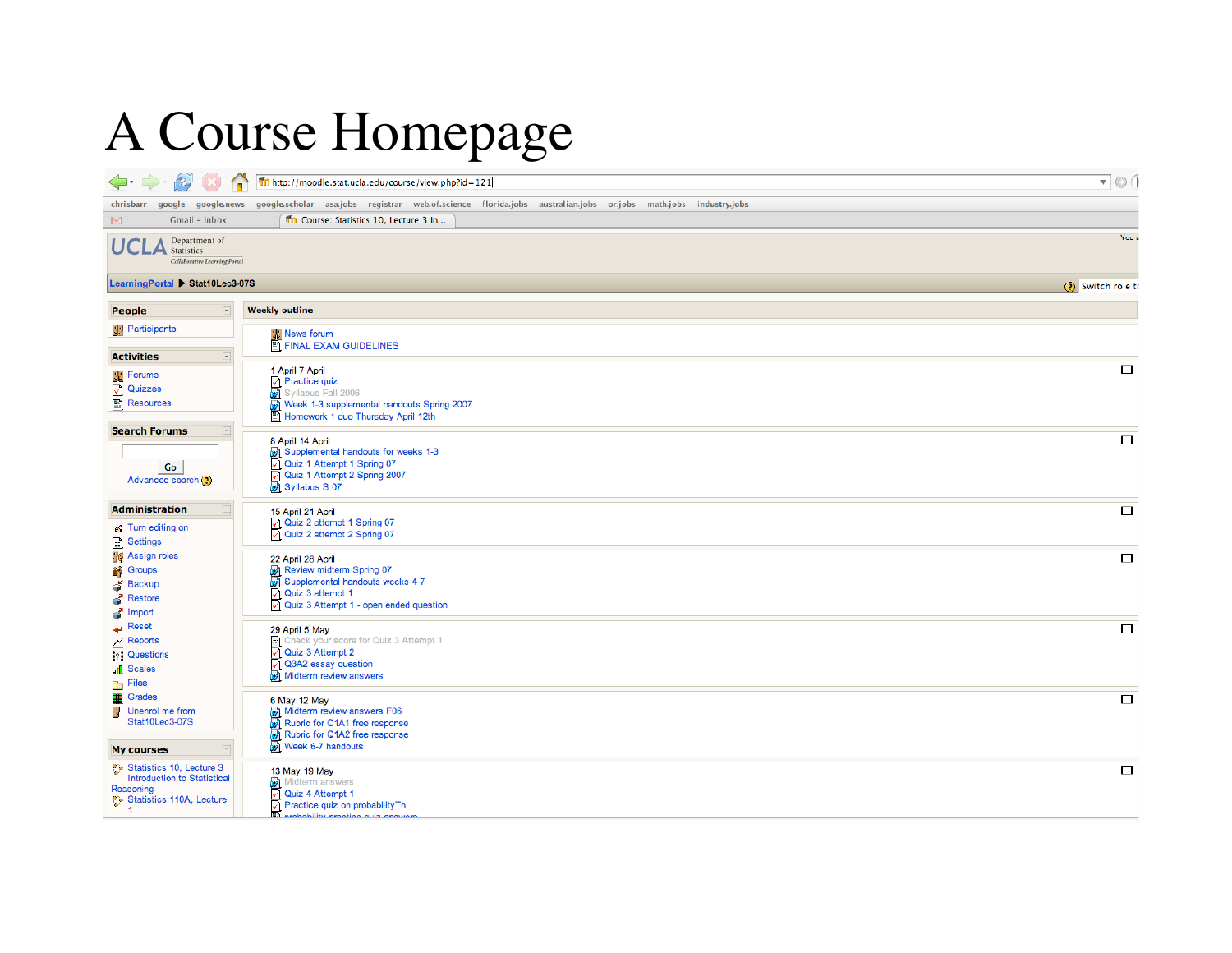## An Online Quiz

| $\frac{1}{2}$                      | $\overline{\mathbf{v}}$ $\odot$ $\overline{\mathbf{G}}$<br>Tn http://moodle.stat.ucla.edu/mod/quiz/attempt.php?q=589                                                                                                                                  |            |         |                                                                                                                                                                                                                           |  |
|------------------------------------|-------------------------------------------------------------------------------------------------------------------------------------------------------------------------------------------------------------------------------------------------------|------------|---------|---------------------------------------------------------------------------------------------------------------------------------------------------------------------------------------------------------------------------|--|
| chrisbarr                          | google google.news google.scholar asa.jobs registrar web.of.science florida.jobs australian.jobs or.jobs math.jobs industry.jobs                                                                                                                      |            |         |                                                                                                                                                                                                                           |  |
| Gmail - Inbox<br>M                 | Tn Stat10Lec3-07S: Quiz 4 Attempt 1                                                                                                                                                                                                                   |            |         |                                                                                                                                                                                                                           |  |
| Department of<br><b>Statistics</b> | Collaborative Learning Portal                                                                                                                                                                                                                         |            |         | You are logged in as Christop!                                                                                                                                                                                            |  |
|                                    | LearningPortal > Stat10Lec3-07S > Quizzes > Quiz 4 Attempt 1 > Attempt 1                                                                                                                                                                              |            |         | Update                                                                                                                                                                                                                    |  |
| <b>Time Remaining</b><br>0:59:25   |                                                                                                                                                                                                                                                       |            |         | Info<br><b>Results</b><br>Preview<br>Edit                                                                                                                                                                                 |  |
|                                    |                                                                                                                                                                                                                                                       |            |         | Note: This quiz is not currently available to your students                                                                                                                                                               |  |
| <b>Preview Quiz 4 Attempt 1</b>    |                                                                                                                                                                                                                                                       |            |         |                                                                                                                                                                                                                           |  |
|                                    |                                                                                                                                                                                                                                                       |            |         | Start again                                                                                                                                                                                                               |  |
| 1 <sub>5</sub><br>Marks: 1         |                                                                                                                                                                                                                                                       |            |         | In a company with 10,000 employees, there are 3000 engineers, 2000 scientists, 2000 technicians, and the rest are staff. If you pick a person at random, what is the probability that s(he) will be an engineer or staff? |  |
|                                    | Choose one answer.                                                                                                                                                                                                                                    | C          | a. 0.30 |                                                                                                                                                                                                                           |  |
|                                    |                                                                                                                                                                                                                                                       | c          | b. 0.60 |                                                                                                                                                                                                                           |  |
|                                    |                                                                                                                                                                                                                                                       | €          | c. 0.06 |                                                                                                                                                                                                                           |  |
|                                    |                                                                                                                                                                                                                                                       | c          | d. 0.50 |                                                                                                                                                                                                                           |  |
|                                    |                                                                                                                                                                                                                                                       |            |         |                                                                                                                                                                                                                           |  |
| 2 <sub>5</sub><br>Marks: 1         |                                                                                                                                                                                                                                                       |            |         | In a certain country, 30% of the people have blonde hair, 20% of the people have blue eyes, and 5% have both. If you pick a person at random, what is the probability that they will have blonde hair or blue eyes?       |  |
|                                    | Choose one answer.                                                                                                                                                                                                                                    |            | a. 0.50 |                                                                                                                                                                                                                           |  |
|                                    |                                                                                                                                                                                                                                                       | $\sqrt{2}$ | b. 0.40 |                                                                                                                                                                                                                           |  |
|                                    |                                                                                                                                                                                                                                                       | c          | c. 0.45 |                                                                                                                                                                                                                           |  |
|                                    |                                                                                                                                                                                                                                                       | C          | d. 0.60 |                                                                                                                                                                                                                           |  |
|                                    |                                                                                                                                                                                                                                                       |            |         |                                                                                                                                                                                                                           |  |
| 3 <sub>1</sub>                     |                                                                                                                                                                                                                                                       |            |         |                                                                                                                                                                                                                           |  |
| Marks: 1                           | You are the TA for Statistics 10 and a student comes to you with the following question,                                                                                                                                                              |            |         |                                                                                                                                                                                                                           |  |
|                                    | I have made a contingency table for gender and smoking. Based on this table, of the 500 females, 250 smoke and of the 400 males 200 smoke. Would it be correct to conclude that gender and smoking are independent?<br>What would be the best answer? |            |         |                                                                                                                                                                                                                           |  |
|                                    |                                                                                                                                                                                                                                                       |            |         |                                                                                                                                                                                                                           |  |

Choose one answer. a. It is correct to conclude that gender and smoking are independent becasue the probability of being a smoker given that you are a male is equal to the probability of being a smoker.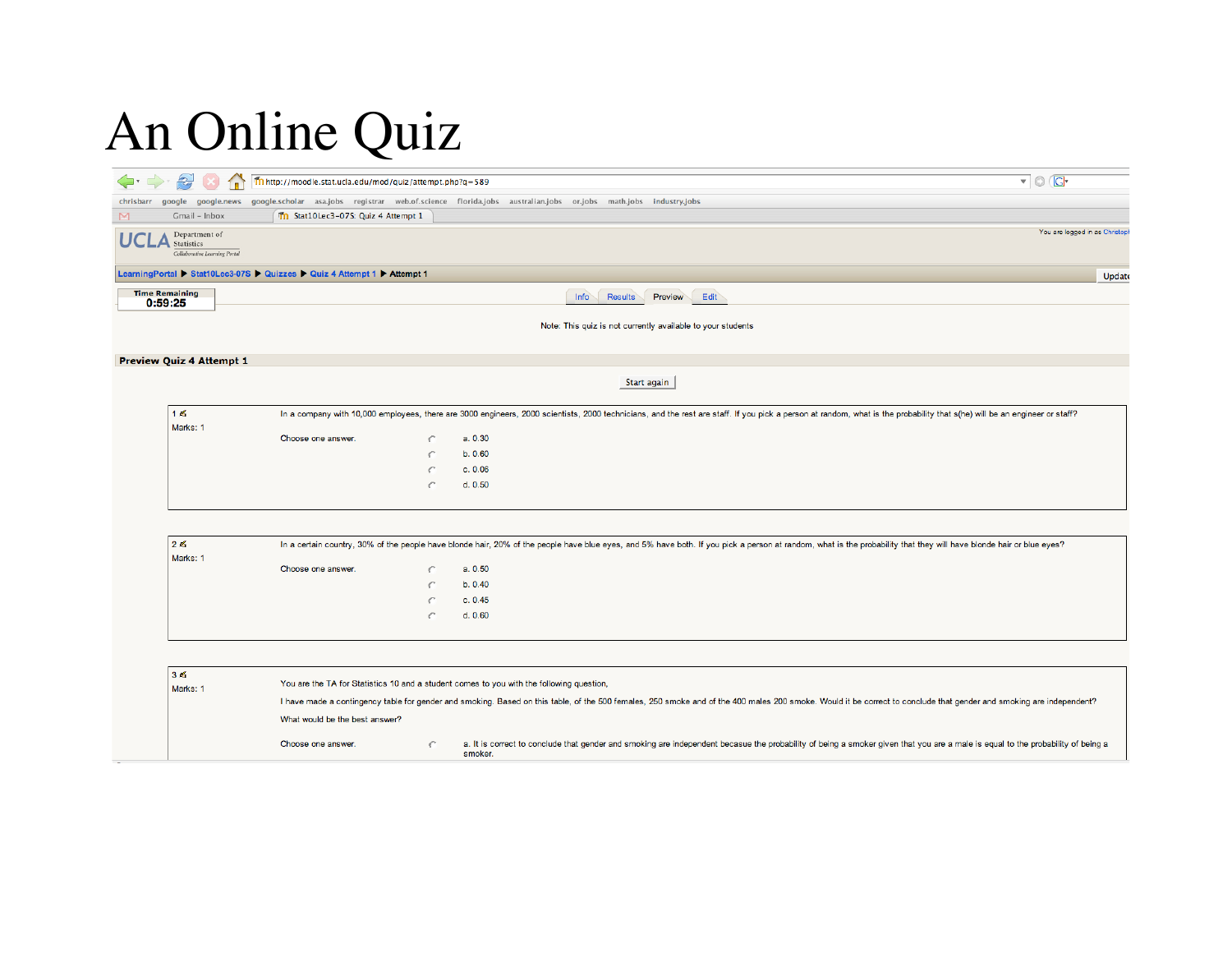## Real Time Quiz Results

|                | $Q#$ $\Box$ Question text $\Box$                                                                                                                                                                                                                                                                            | Answer's text - | partial | R.<br>credit $\Box$ Counts $\Box$ R.% $\Box$ |       |
|----------------|-------------------------------------------------------------------------------------------------------------------------------------------------------------------------------------------------------------------------------------------------------------------------------------------------------------|-----------------|---------|----------------------------------------------|-------|
| (2217)<br>iE Q | Q4A1 addition rule for disjoint events :<br>In a company with 10,000 employees, there are 3000 engineers, 2000 scientists, 2000<br>technicians, and the rest are staff. If you pick a person at random, what is the probability that<br>s(he) will be an engineer or staff?                                 | 0.30            | (0.00)  | 2/141                                        | (1%)  |
|                |                                                                                                                                                                                                                                                                                                             | 0.60            | (1.00)  | 129/141                                      | (91%) |
|                |                                                                                                                                                                                                                                                                                                             | 0.50            | (0.00)  | 3/141                                        | (2%)  |
|                |                                                                                                                                                                                                                                                                                                             | 0.06            | (0.00)  | 3/141                                        | (2%)  |
|                | Q4A1 addition rule for overlapping events :<br>(2218) In a certain country, 30% of the people have blonde hair, 20% of the people have blue eyes,<br>$\mathbf{F} \in \mathbb{Q}$ and 5% have both. If you pick a person at random, what is the probability that they will have<br>blonde hair or blue eyes? | 0.50            | (0.00)  | 24/141                                       | (17%) |
|                |                                                                                                                                                                                                                                                                                                             | 0.45            | (1.00)  | 80/141                                       | (57%) |
|                |                                                                                                                                                                                                                                                                                                             | 0.40            | (0.00)  | 29/141                                       | (21%) |
|                |                                                                                                                                                                                                                                                                                                             | 0.60            | (0.00)  | 4/141                                        | (3%)  |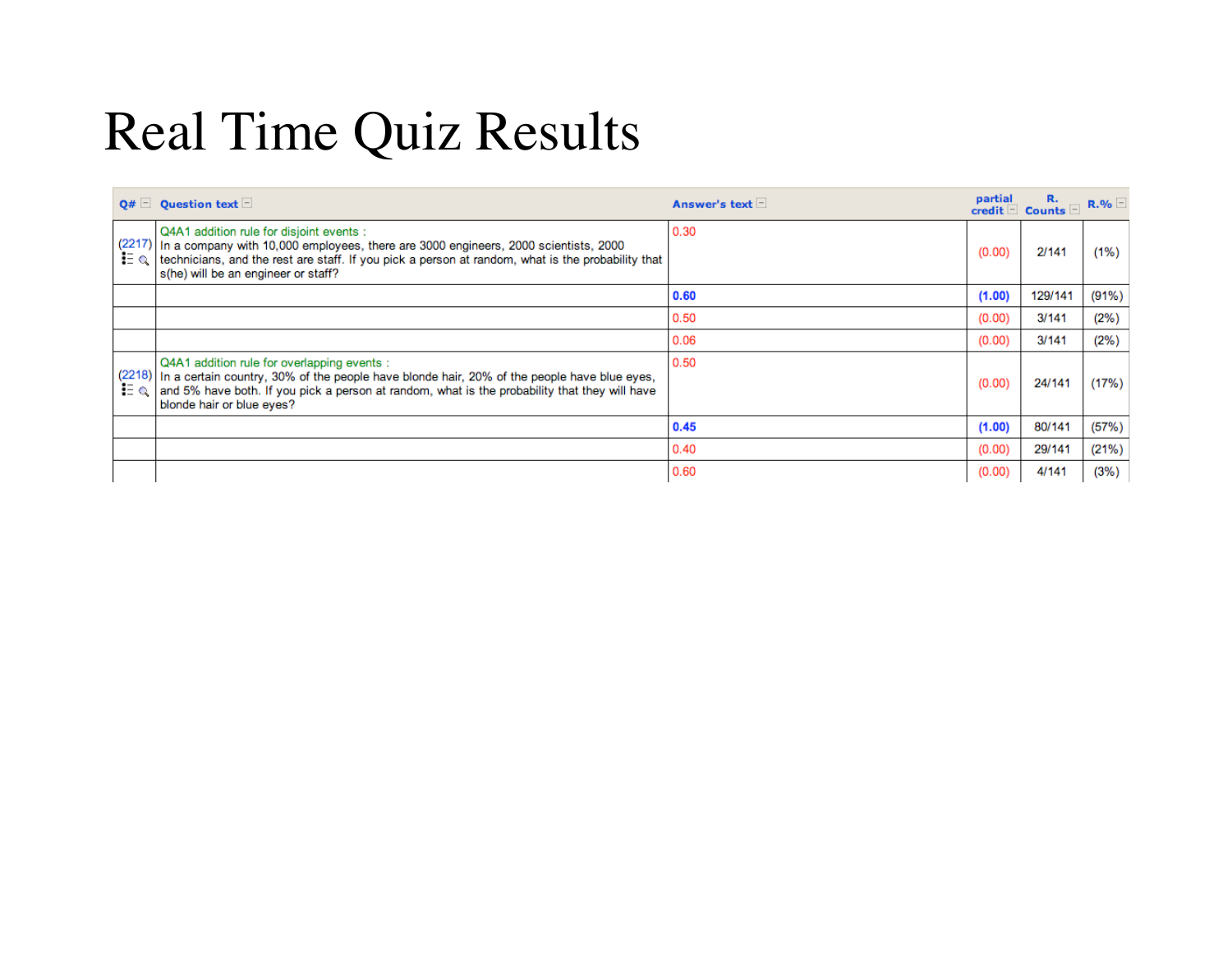## Question Bank

| <b>Results</b><br>Info<br>Questions<br>Quiz                                                                                                                                                                                                                                                                          | Preview<br>Edit<br>Categories<br>Export<br>Import |                                    |  |  |
|----------------------------------------------------------------------------------------------------------------------------------------------------------------------------------------------------------------------------------------------------------------------------------------------------------------------|---------------------------------------------------|------------------------------------|--|--|
| Category: Default<br>Display Simple Linear Regression (QuestionBank)<br>correlation and regression (QuestionBank)<br>Also sh<br>dependent and independent variables (QuestionBank)<br>effects of outliers (QuestionBank)                                                                                             | <b>Edit categories</b><br>$\blacktriangledown$    |                                    |  |  |
| general (QuestionBank)<br>interpretation (QuestionBank)<br>least squares (QuestionBank)<br>non-linear relations and regression (QuestionBank)<br>r-squared (QuestionBank)<br>regression and causality (QuestionBank)<br><b>Action</b>                                                                                |                                                   |                                    |  |  |
| regression to the mean (QuestionBank)<br>residual (QuestionBank)<br>Q≰X∏<br>slope and intercept (QuestionBank)<br>RKKE<br>Test of Significance (QuestionBank)<br>$Q \leqslant \times \Box$<br>general (QuestionBank)                                                                                                 |                                                   | <b>Type</b><br>፧≘<br>፧<br>፧Ξ<br>፧Ξ |  |  |
| interpretations and conclusion (QuestionBank)<br>$Q \leqslant \times \Box$<br>null and alternative hypothesis (QuestionBank)<br>፧Ξ<br>QAXI<br>p-value (QuestionBank)<br>፧Ξ<br>Q≼x∏<br>p-value and significance level (QuestionBank)<br>፧Ξ<br>$Q \leqslant \times \Box$<br>parameter and statistic (QuestionBank)<br> |                                                   |                                    |  |  |
| $\triangle$ K $\times$ $\Box$<br>box plots<br>QKXI<br>Q4A1 F06 probability deck of cards                                                                                                                                                                                                                             |                                                   |                                    |  |  |
| Select all / Deselect all<br>With selected:<br>Default -<br>Delete<br>Move to $>>$                                                                                                                                                                                                                                   |                                                   |                                    |  |  |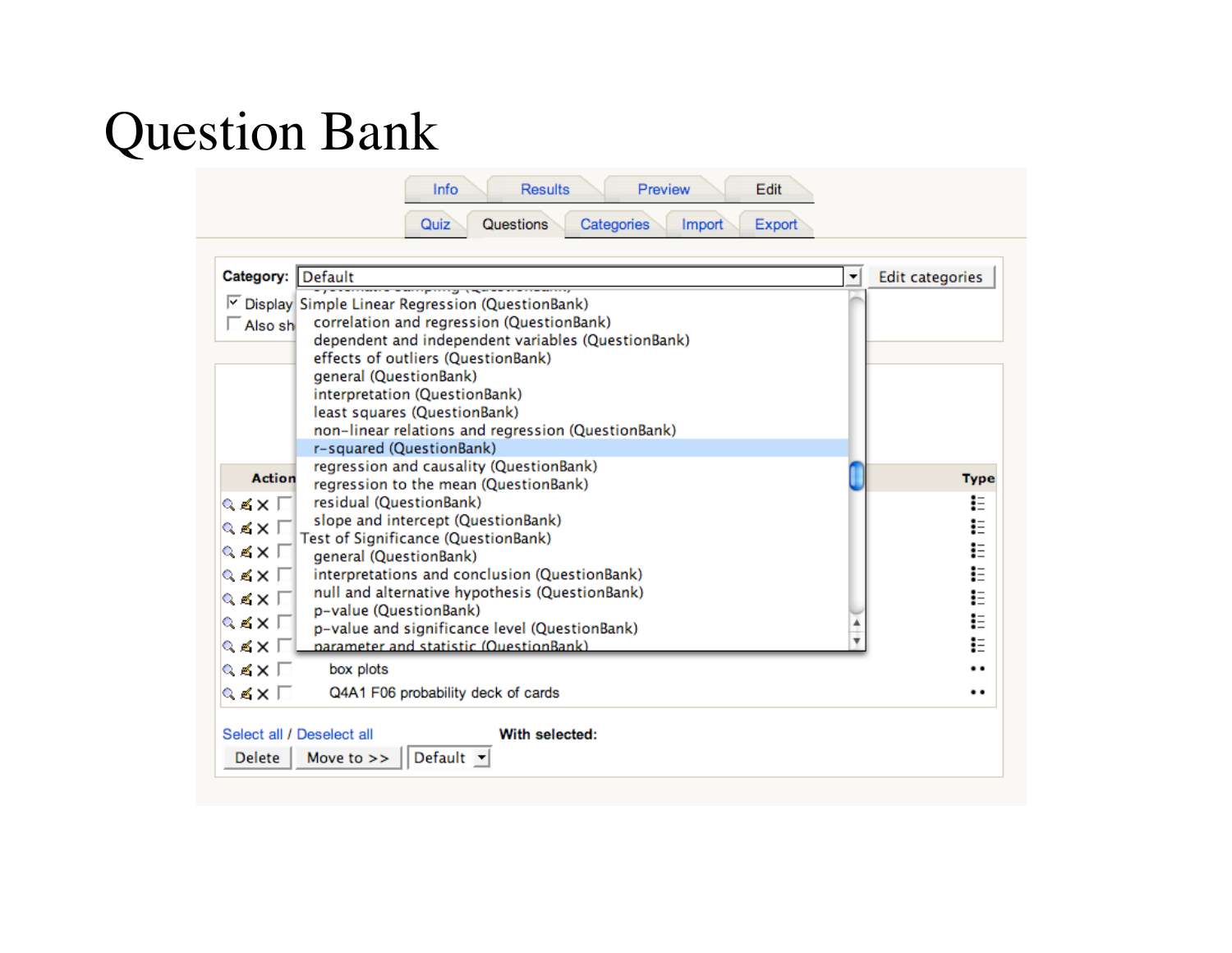## Introductory Statistics at UCLA: 2005 -

- Two hours of lecture per week (with the Professor)
- Two hours of section per week (with the T.A.)
- Homework, midterm and exams are typical
- Five or six quizzes are proctored via Moodle
- Students are allowed two attempts, with one lecture and one section meeting in between the attempts

| Sat                       | Sun | Mon     | Tues    | Wed                        | <b>Thurs</b> | Fri     |
|---------------------------|-----|---------|---------|----------------------------|--------------|---------|
|                           |     | Lecture | Section |                            | Section      | Lecture |
| First Attempt of the Quiz |     |         |         | Second Attempt of the Quiz |              |         |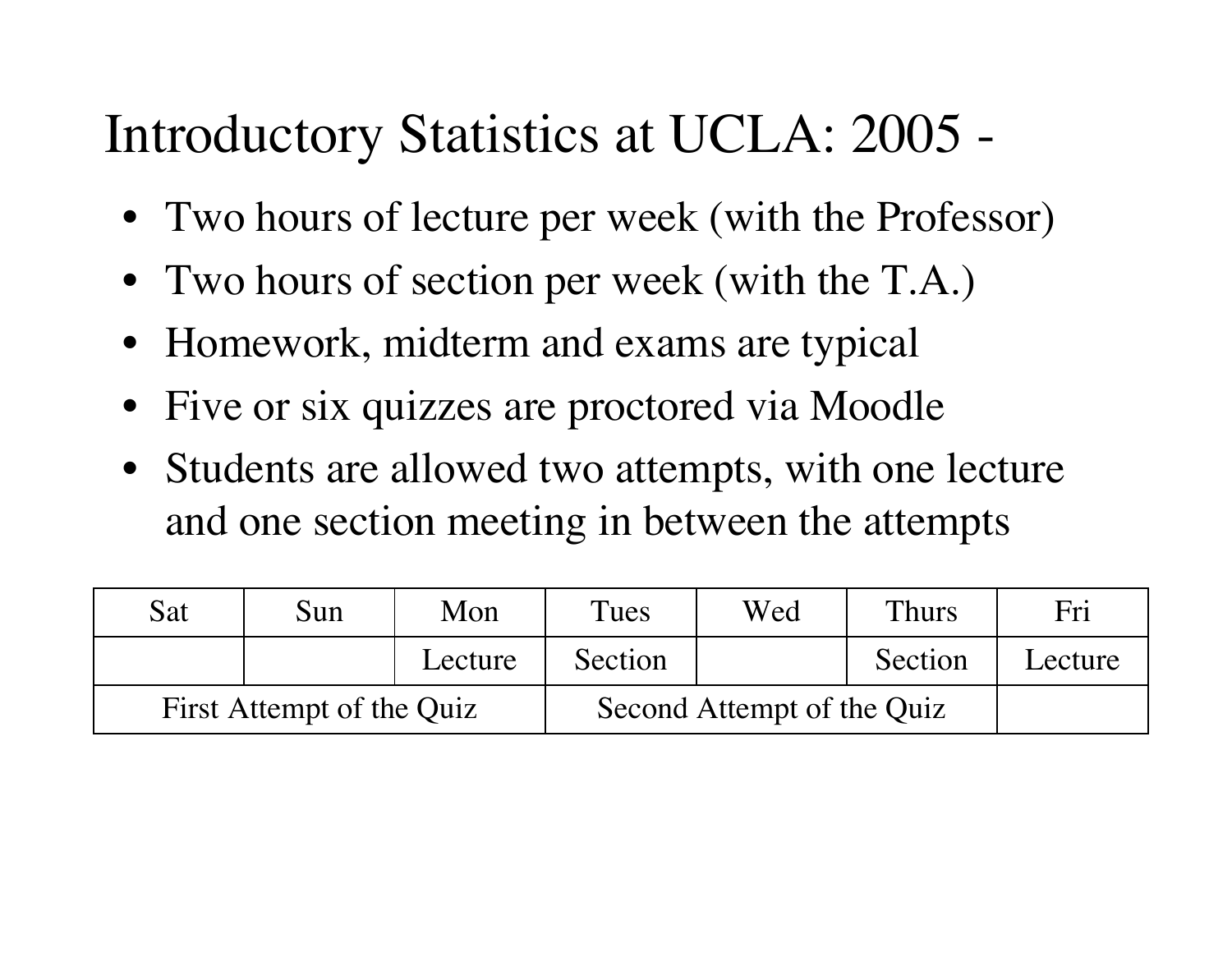## Evaluating the New Approach

- Multiple quiz attempts and group discussion help students link new concepts to old, and help students generate their own knowledge
- Moodle's resources allow the instructor and teaching assistants' to operate more effectively as facilitators
- Immediate feedback allows students to identify the concepts which they find most challenging, review them and enhance scaffolding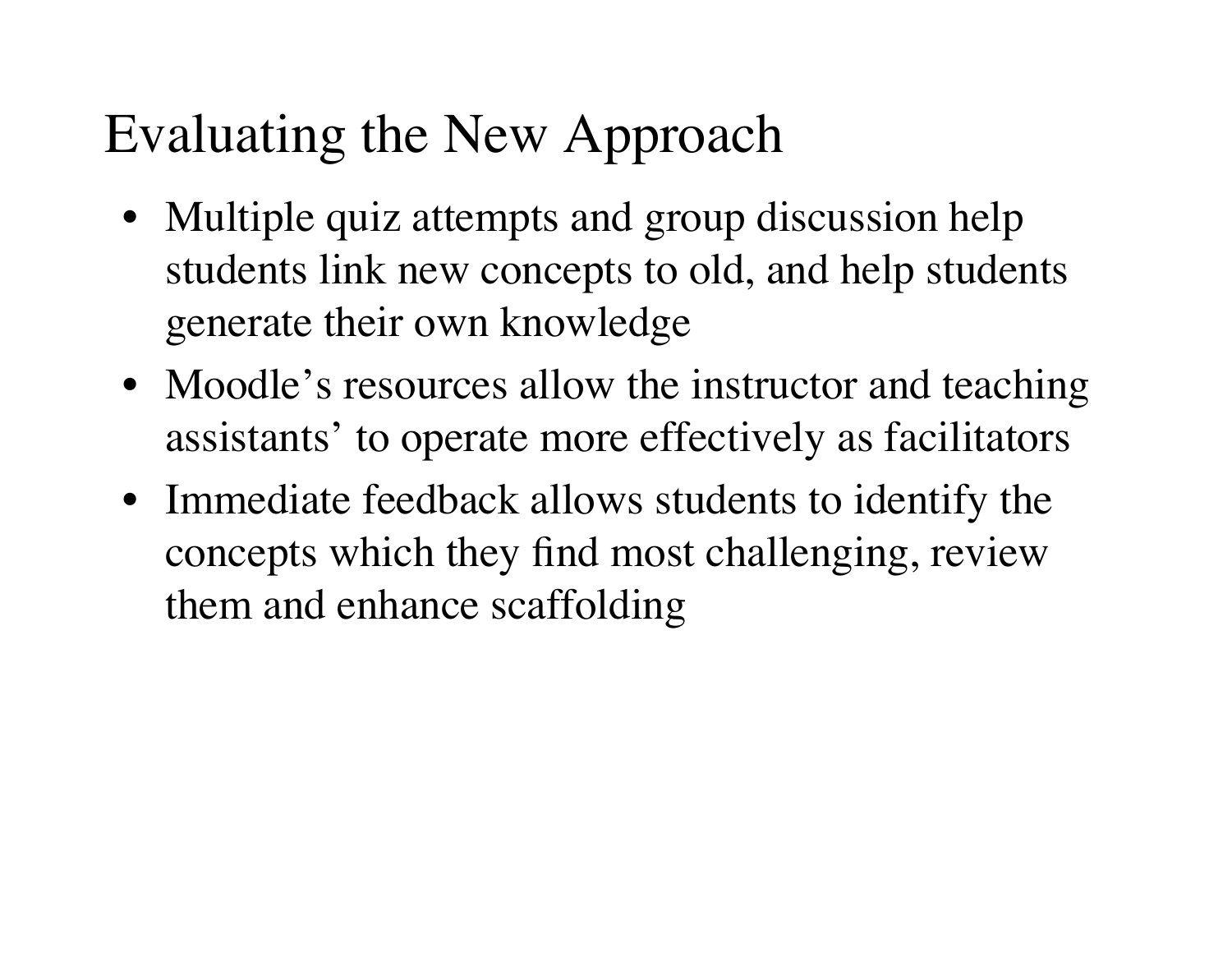## Data Collection

- Control group (Without Moodle): Spring 2004
- Experimental groups (With Moodle): Fall 2005, Summer 2006, Fall 2006
- Class demographics and time of day were similar
- All four groups had the same instructor (Esfandiari), textbook, lecture notes, grading and assignment structure
- The control group received mock quizzes
- Teaching assistants varied across classes (Results gathered the day of the final)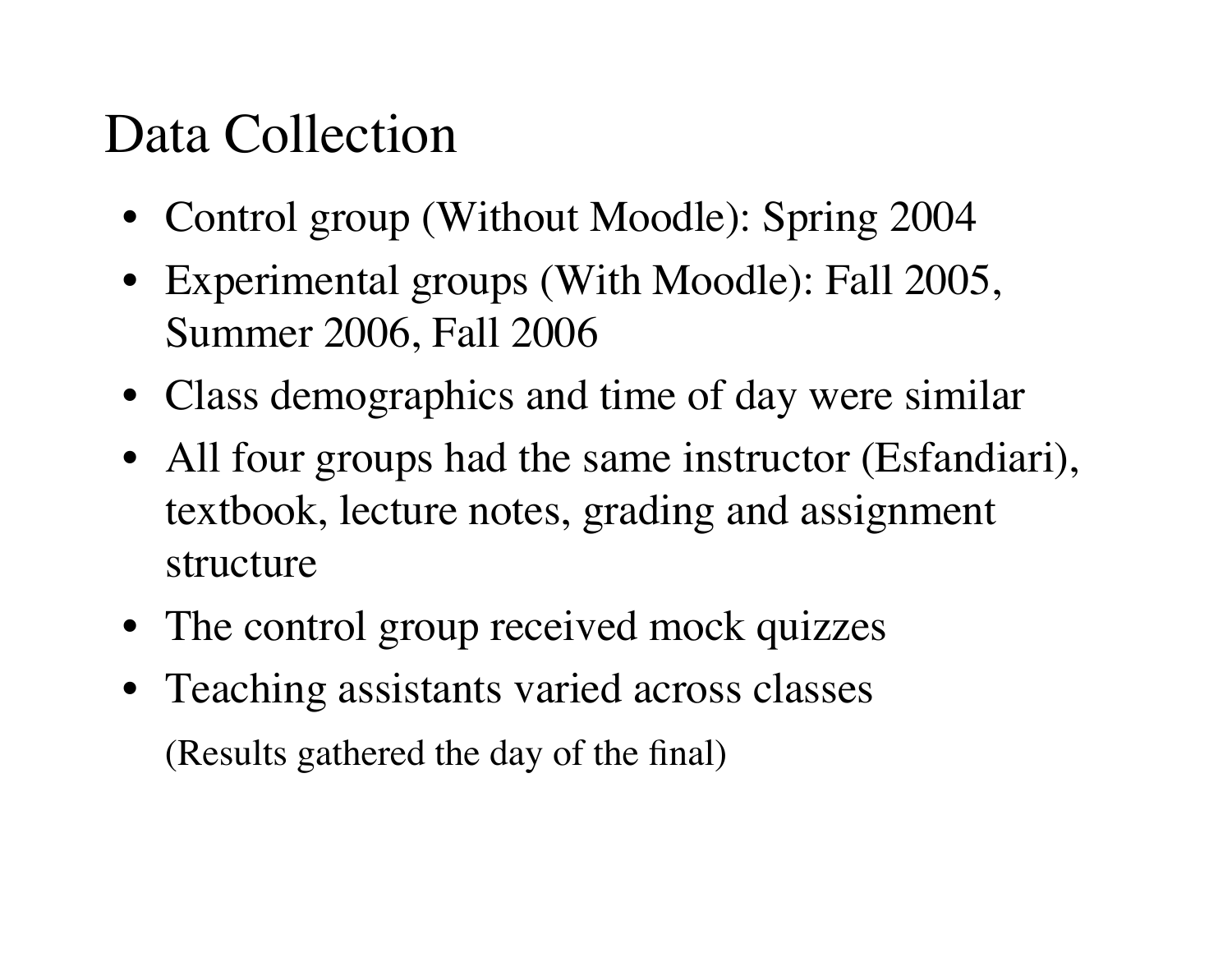## Multiple Choice Questions



For complete results please visit http://www.stat.ucla.edu/~chrisbarr/research1/EBS.pdf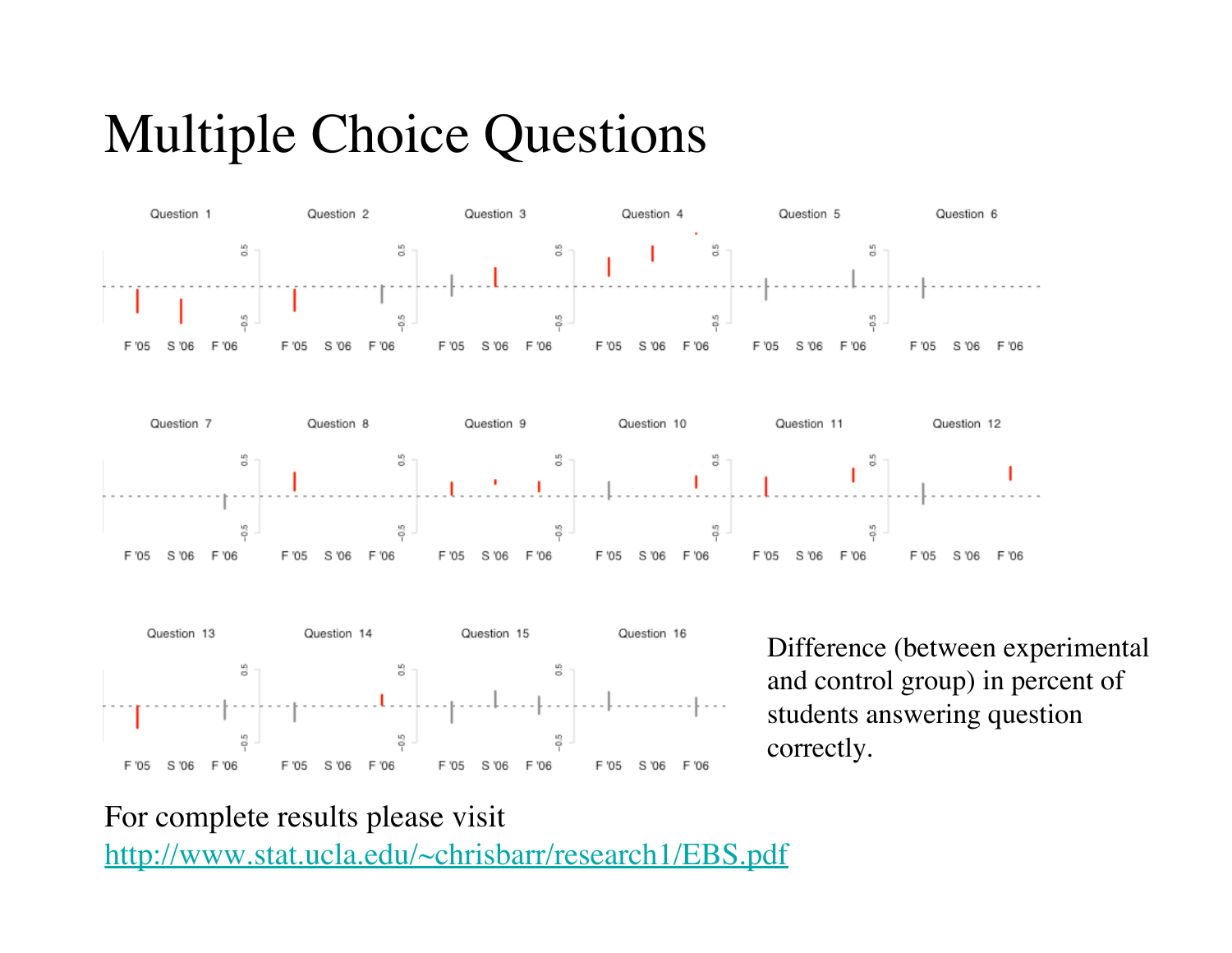#### Free Response Questions

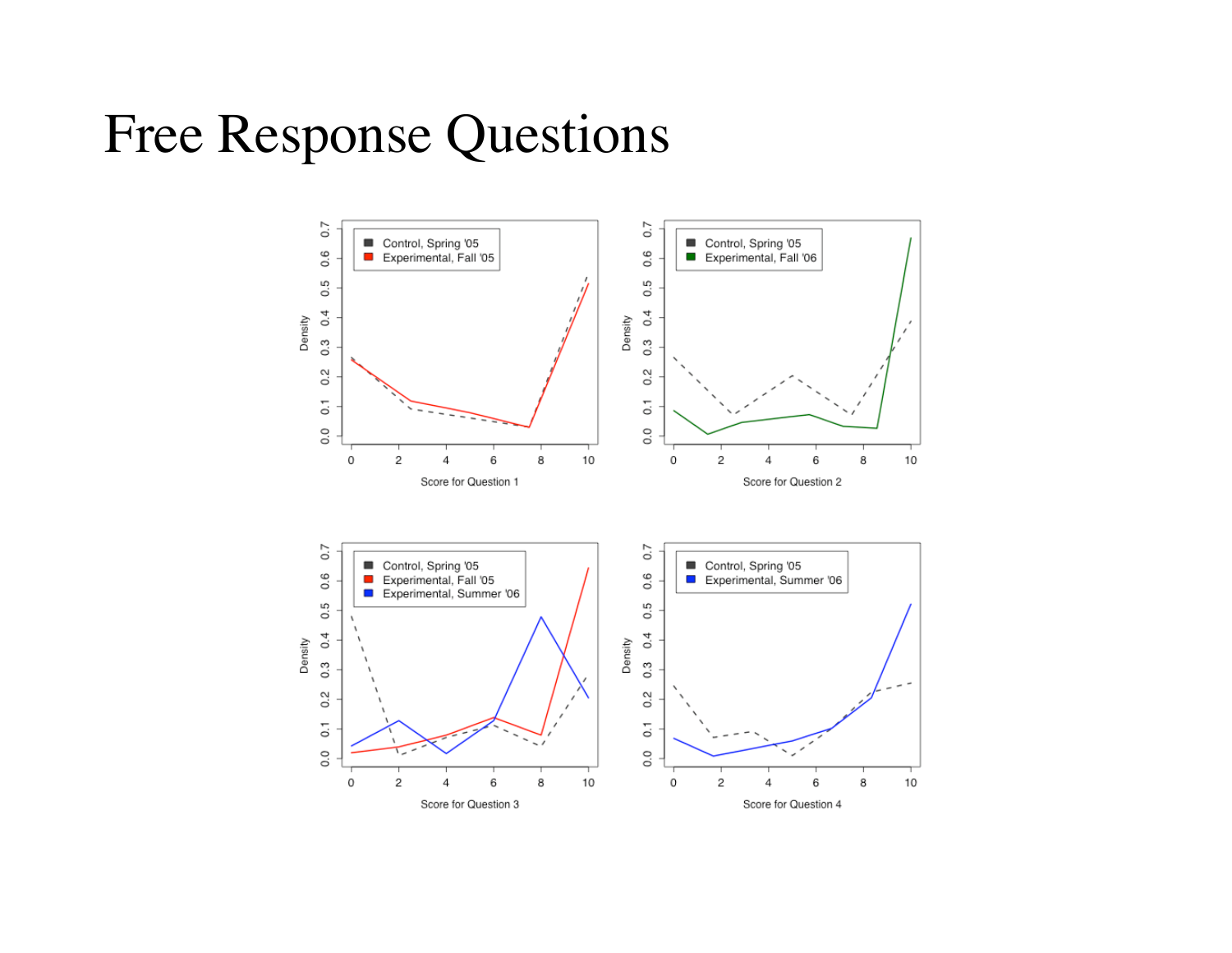### Summary of Survey Results

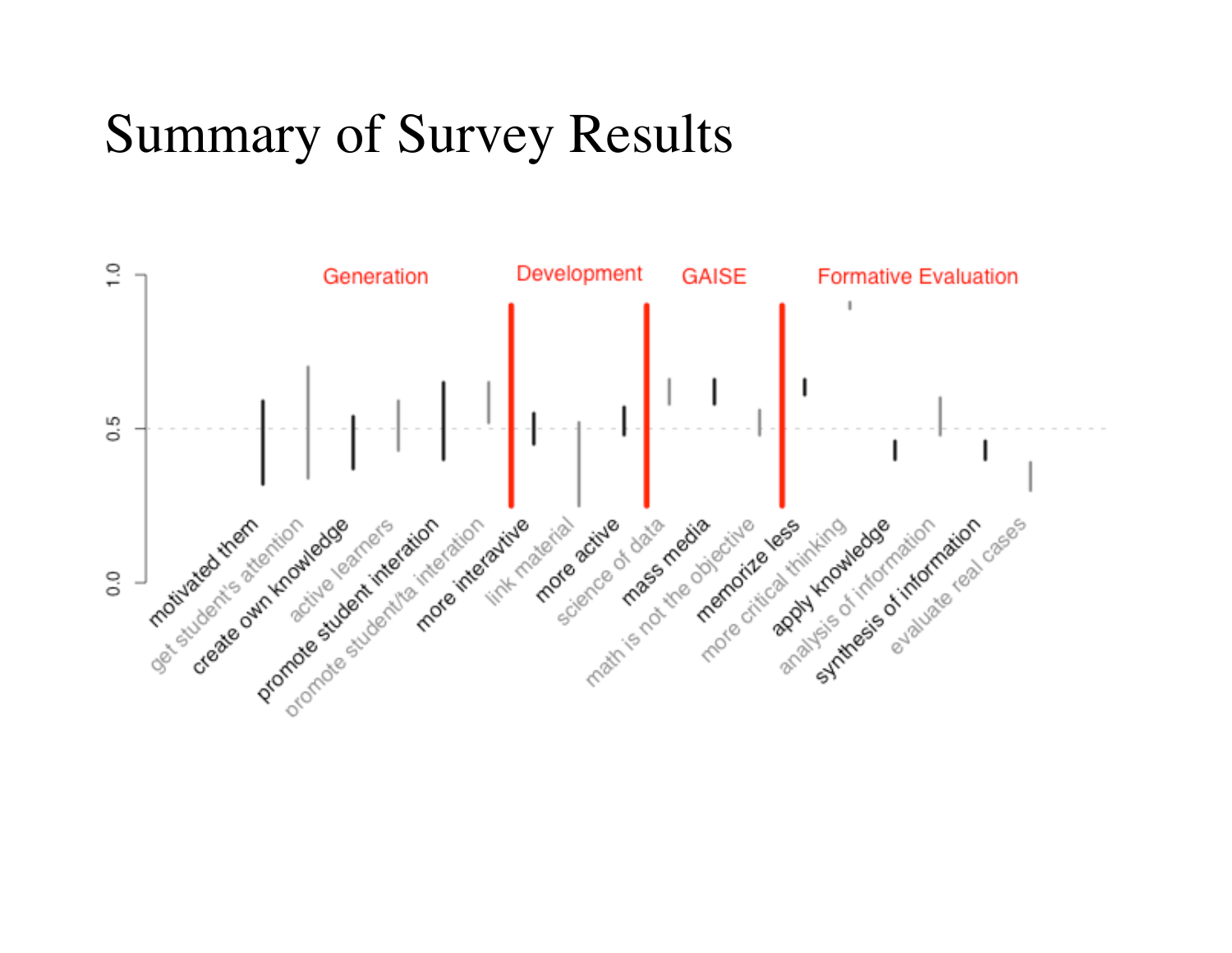# The Application of Moodle at UCLA Department of Statistics

- Funding of "blended instruction case study" by the College of Letters and Science and Office of Instructional Development in 2004
- Research on possible course management systems and choosing the Moodle
- Why Moodle was chosen (free as opposed to Blackboard, customizable, based on testing and measurement theory)
- Moodle was used to start developing a test bank of multiple-choice questions and on line testing of students in Winter 2005 and Spring 2006 to pilot the BICS case study or restructured Statistics 10 on small groups of students,
- Fall 2006 Moodle was implemented in teaching large groups of Statistics 10
- Winter 2007 Moodle was implemented as a course management system for upper division and graduate classes (a total of 22 courses)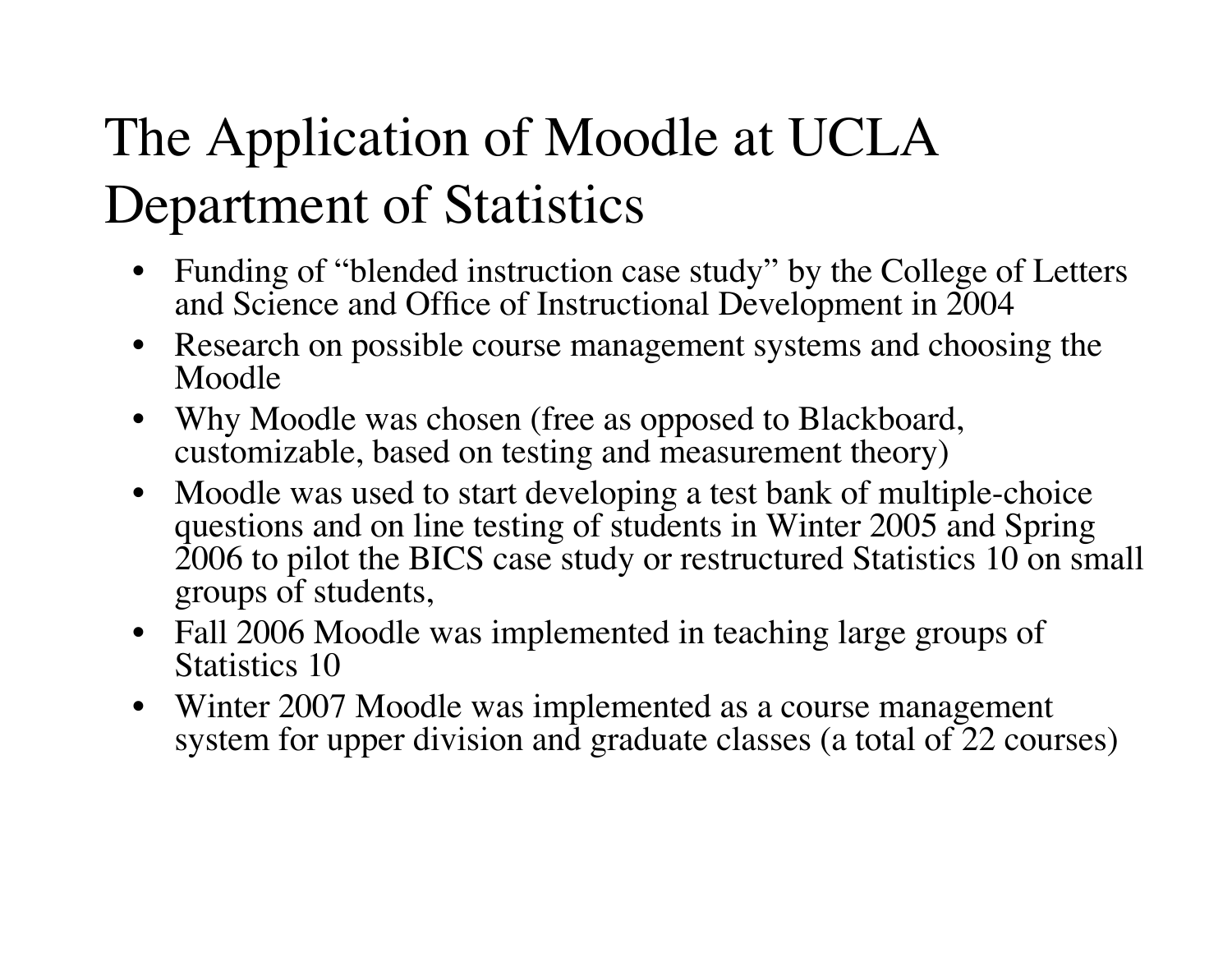## Using Moodle to develop the test bank: Part 1

- One of the major features of the restructured Statistics 10 is an automated test bank. We have taken the following steps toward developing this bank since Winter 2005
- Used Moodle to develop a series of multiple-choice questions based on the major concepts and strategies covered in the restructured Statistics 10 so that by now we have close to 1000 multiple-choice questions most of which are written at the higher thinking level including application, analysis, synthesis, and evaluation,
- Developing a system that was effective for categorization and identification of the questions by content,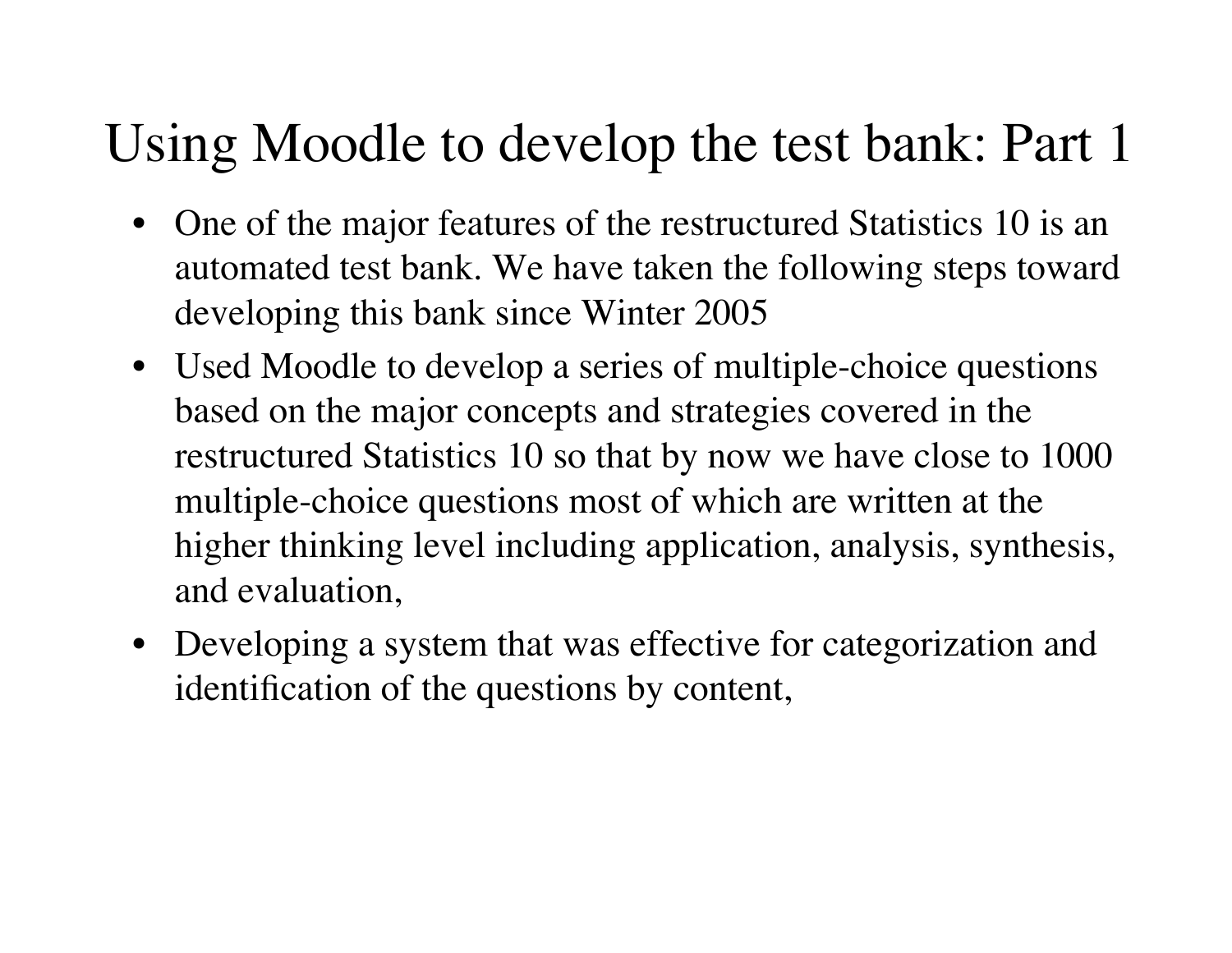# Using Moodle to develop the test bank: Part 2

- Checking the questions in the test bank for statistical soundness and accuracy,
- Editing the questions in the test bank,
- Classifying the questions in the test bank to a common bank to which all of the instructors can have access as well as banks that are specific to each instructor,
- Using Moodle to includes plots and graphics in the quizzes,
- Calculating the item difficulty (the percentage of students that got the correct answer) for each question since Winter 2005.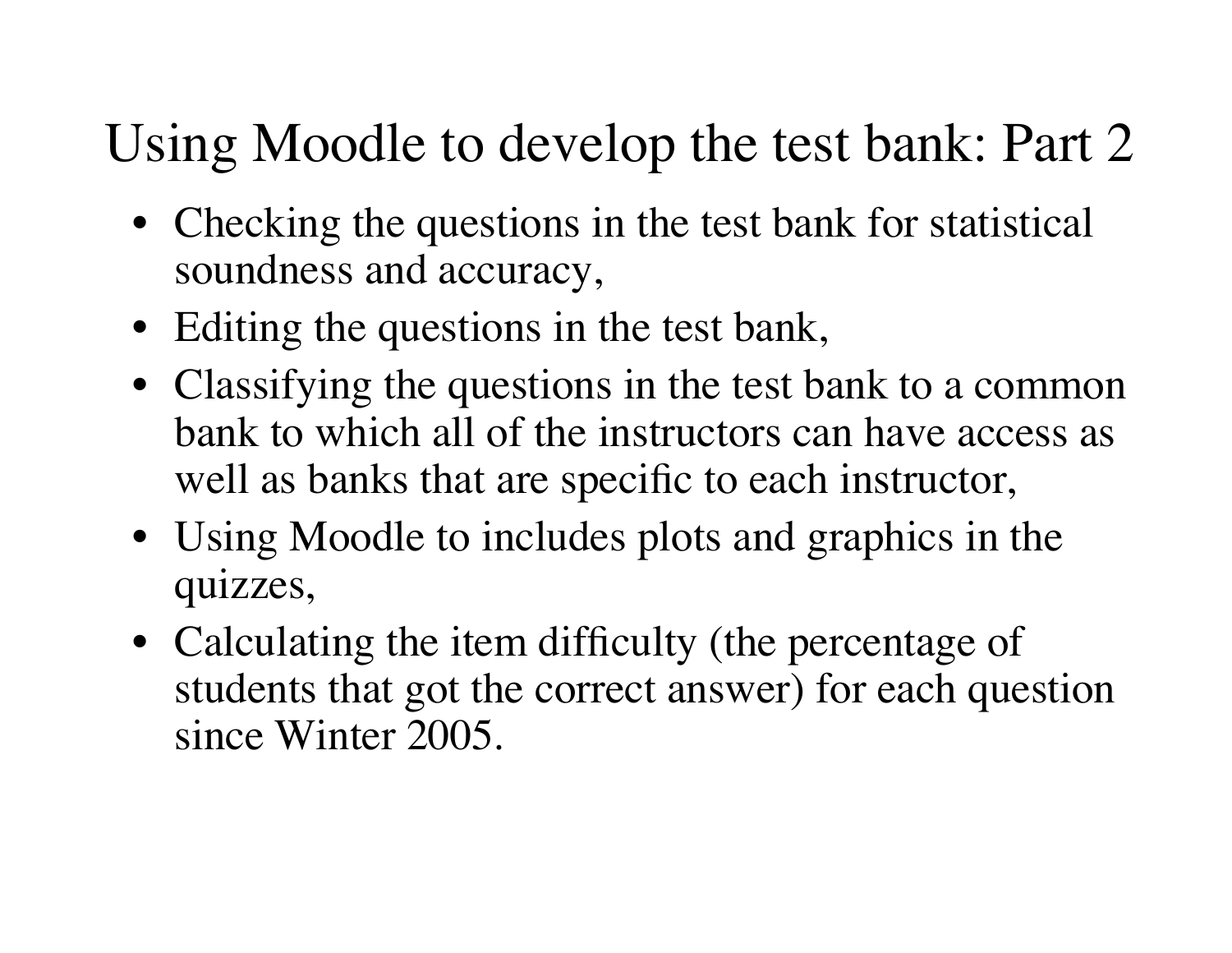## Item Difficulty

**Distribution of Item Difficulty** 

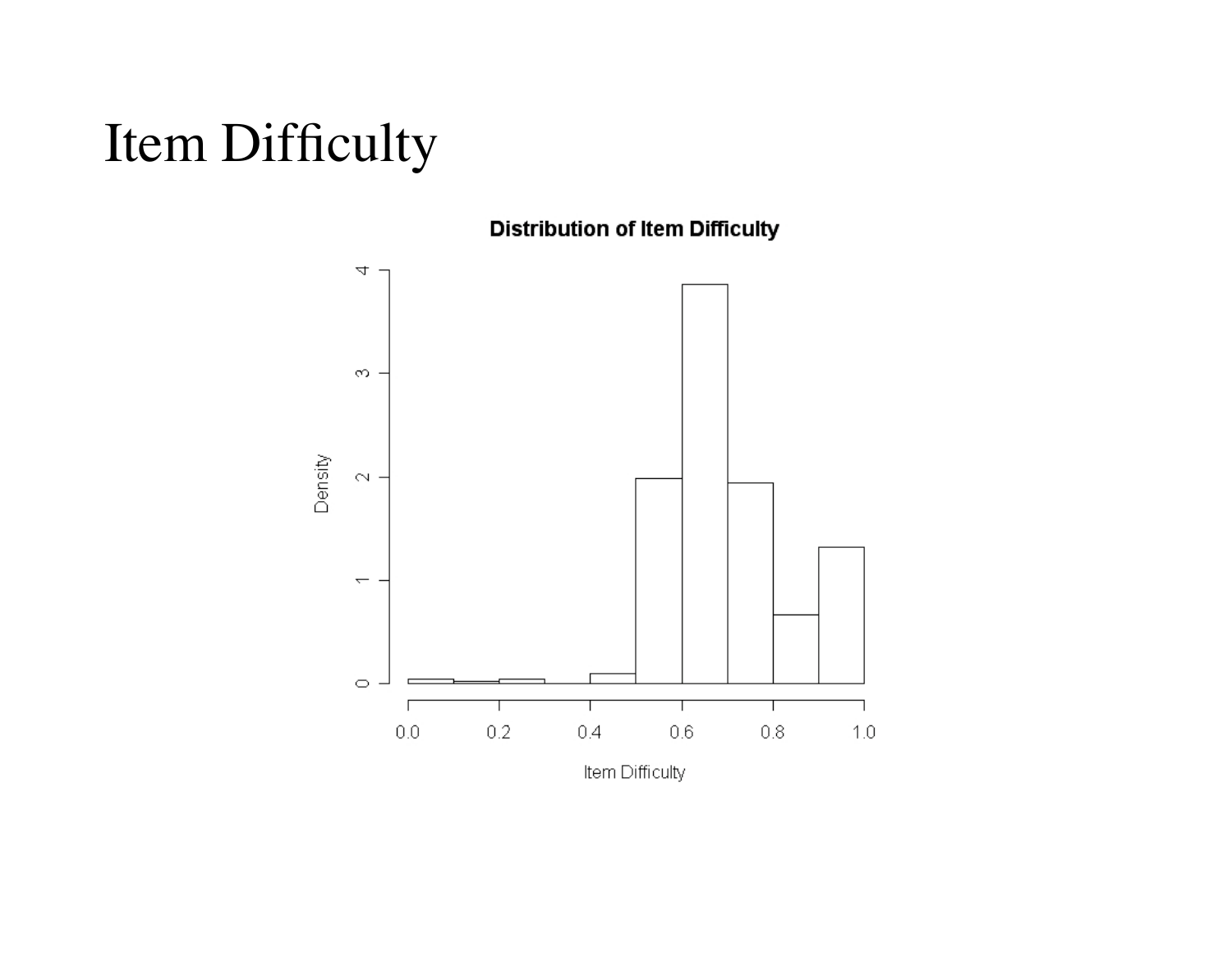### Distribution of Quiz Grades

**Histogram of quiz grades** 

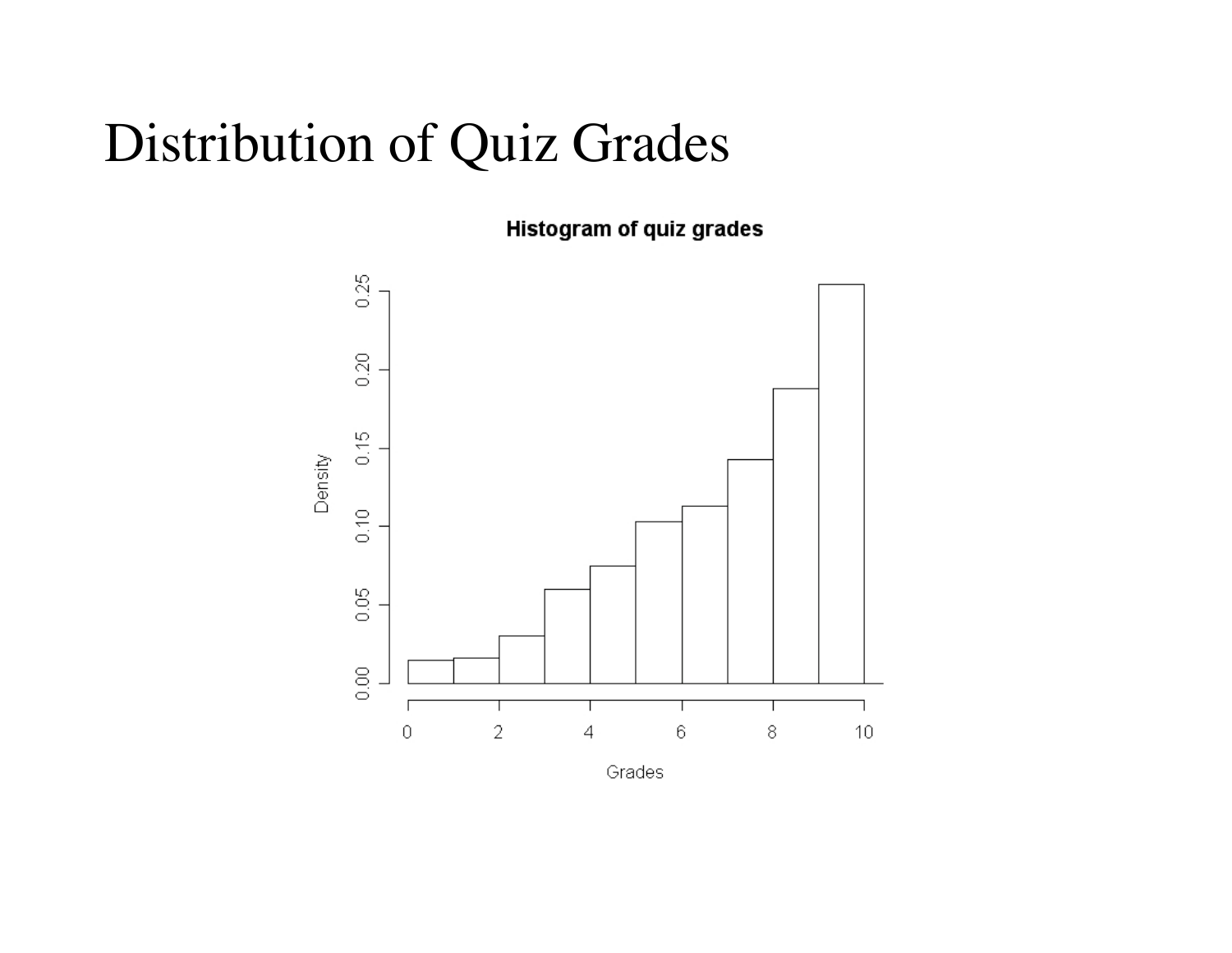# Sample Essay Prompt

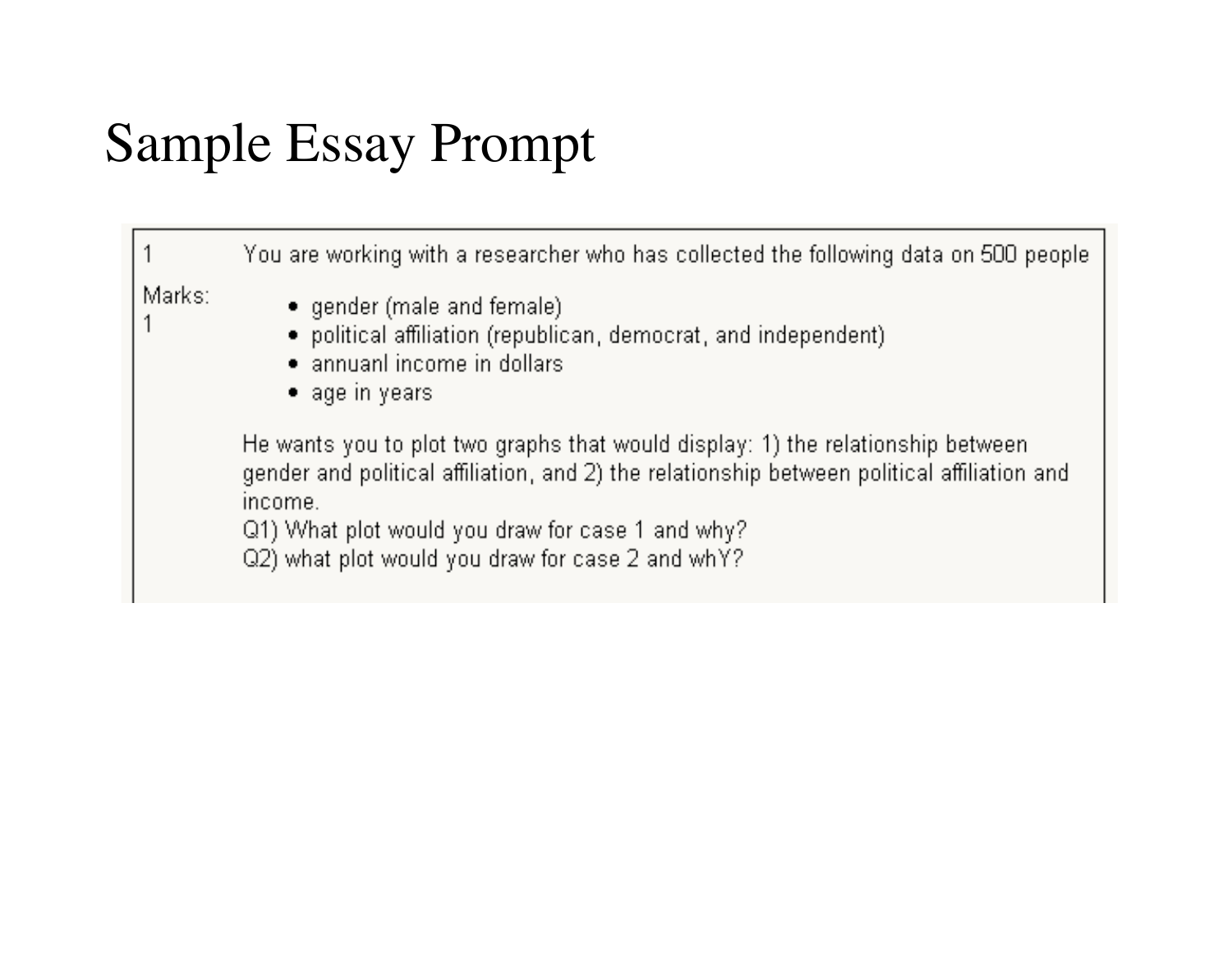## Sample Student Responses

- "I would draw three pie charts, one each for republican, democrat, and independent, with each chart having the percentage of males and females that are of that political affiliation, since it's easy to see how many males and females have a certain political affiliation with this plot"
- "I would draw three bar charts for this case since annual income has to be categorized by ranges of income and that's more fluently done using bar charts. For each chart, I would have the horizontal axis having annual income broken down by ranges (e.g. \$50K-\$100K being one range) and each of the horizontal axes of each chart being the political affiliation (republican, democrat, or independent)"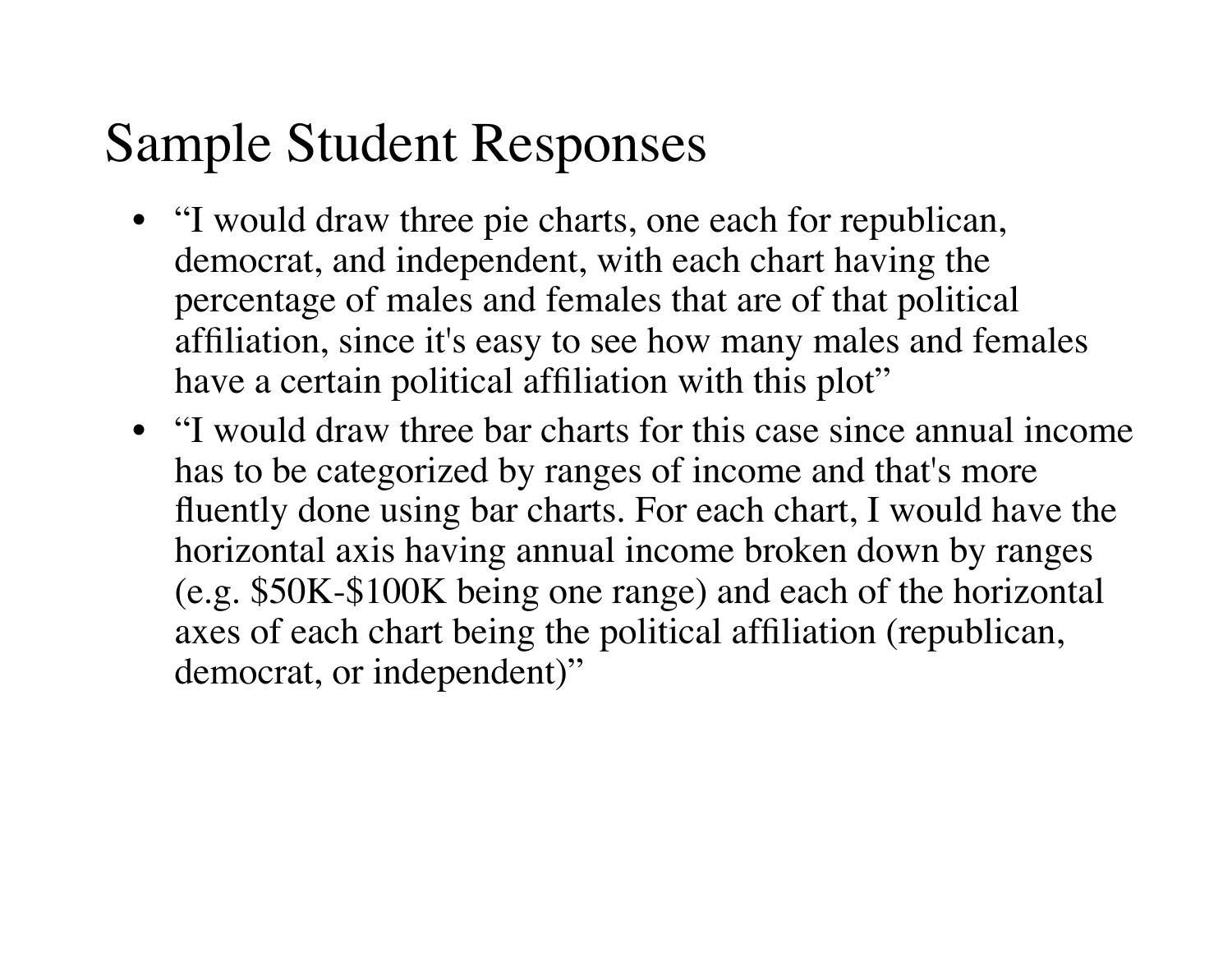# Why Open Ended Questions

- So far the instructors have used Moodle to pinpoint the percentage of correct answers and thus discuss what the students need to relearn or what they need to re-teach. The next step that we would like to take toward improvement of instruction and student learning is the identification of students' misconceptions and specially those misconceptions that are very common among students.
- Limitations
	- Not enough resources to read the answers
	- Turn-around time is slow. Students get feeback about a week afterwards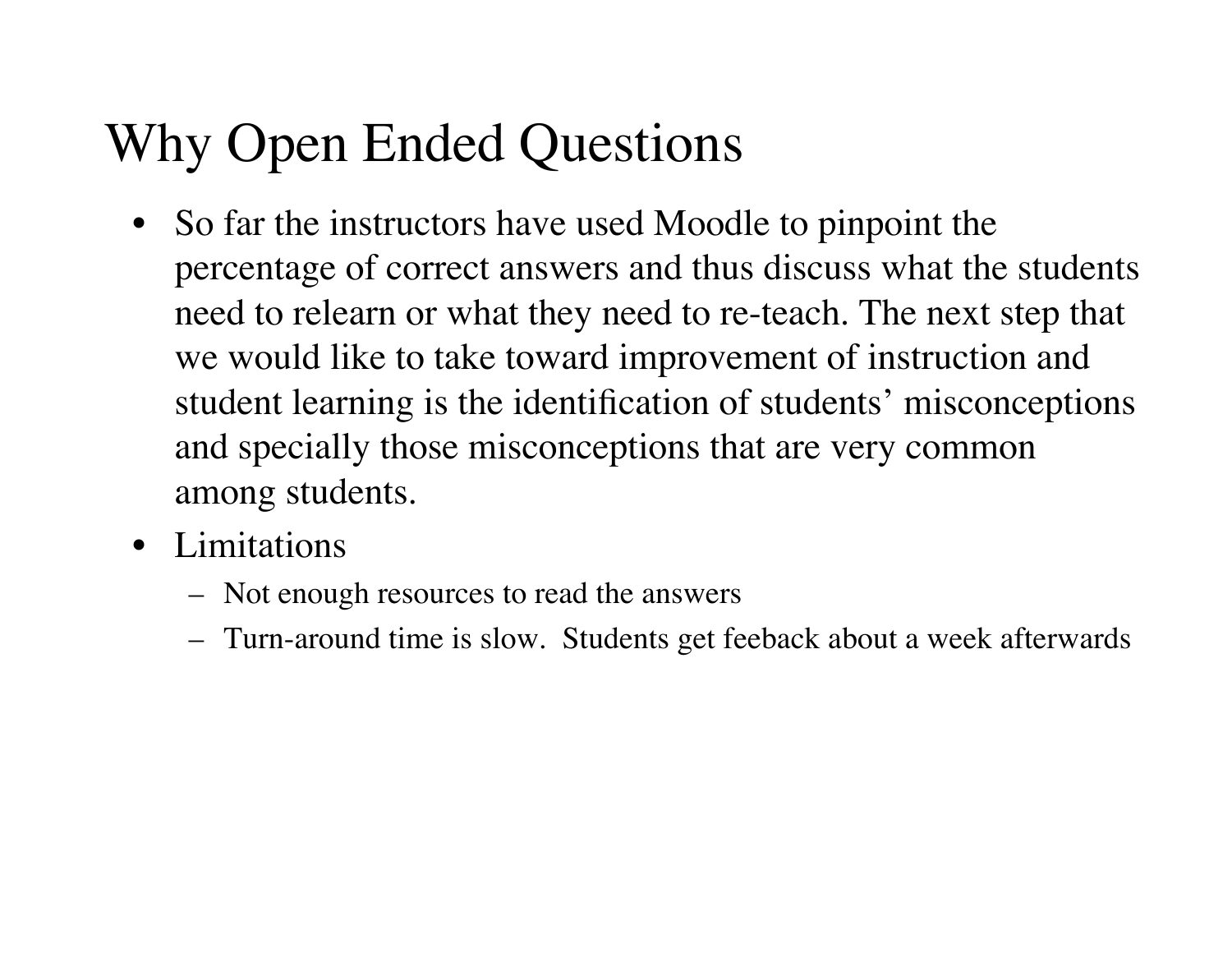## Leading Automatic Grading Softwares

| <b>Name</b>   | Cost                                 |
|---------------|--------------------------------------|
| IntelliMetric | \$30/Student/Year                    |
| Criterion     | \$12/Student/Year                    |
| <b>IIEA</b>   | More than the<br>department's Budget |
| <b>BETSY</b>  | Free                                 |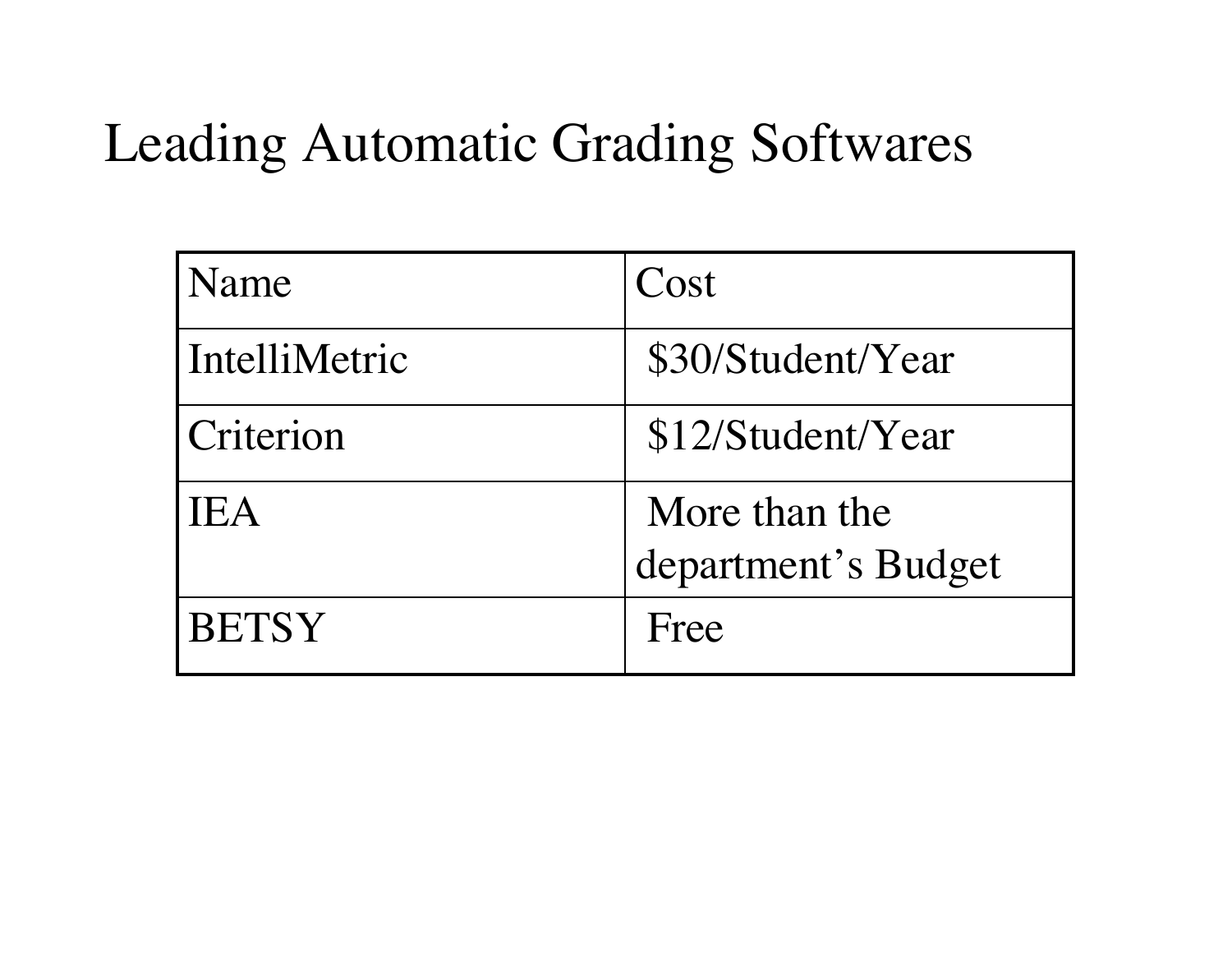## First Try with BETSY

**True vs. Computed Score** 



**Computed Score**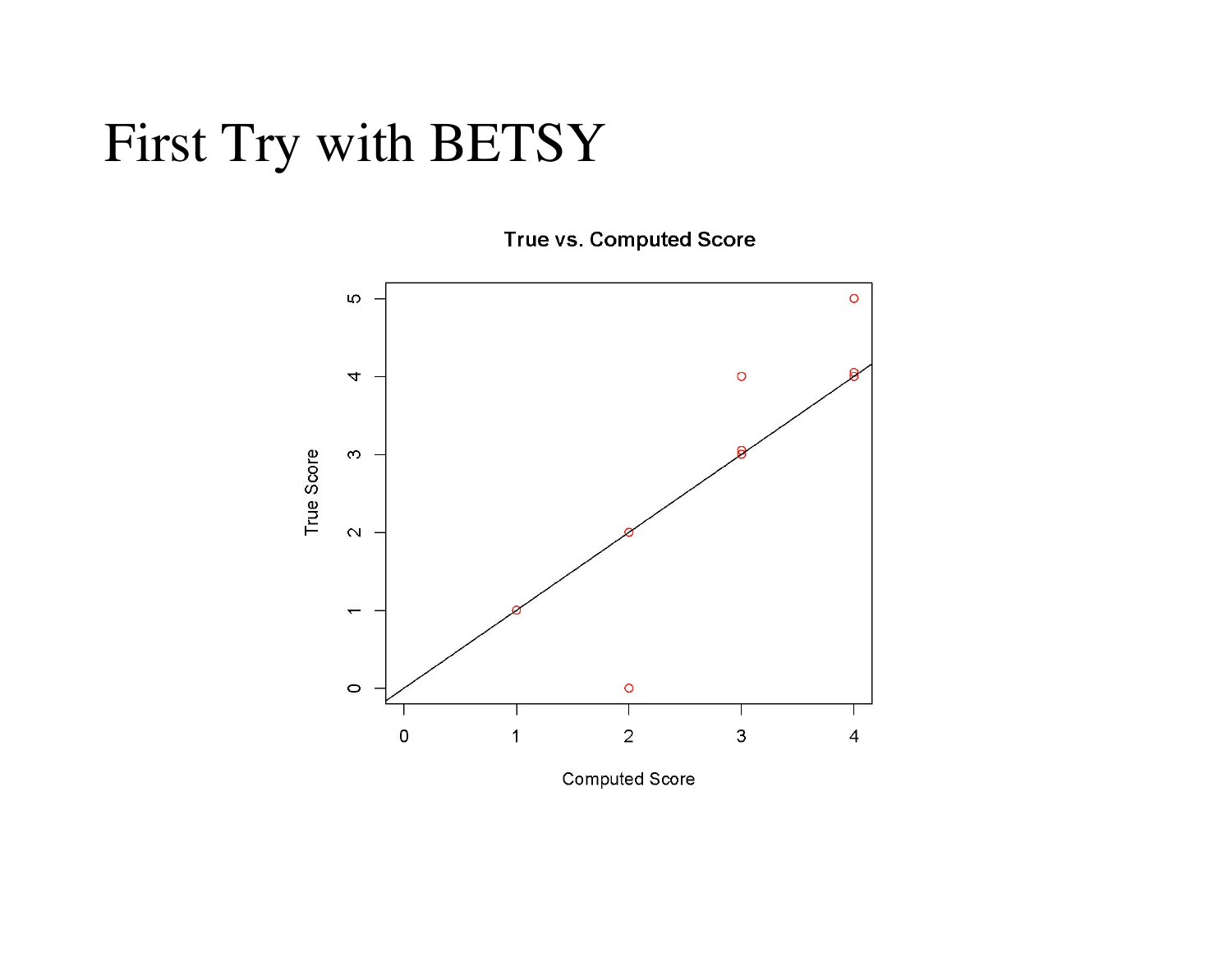### Future Plans

- Build a database of essay prompts for the Automated Grading Softwares
- Gather training essay responses.
- Implement an online access site where students can submit responses and have immediate feedback